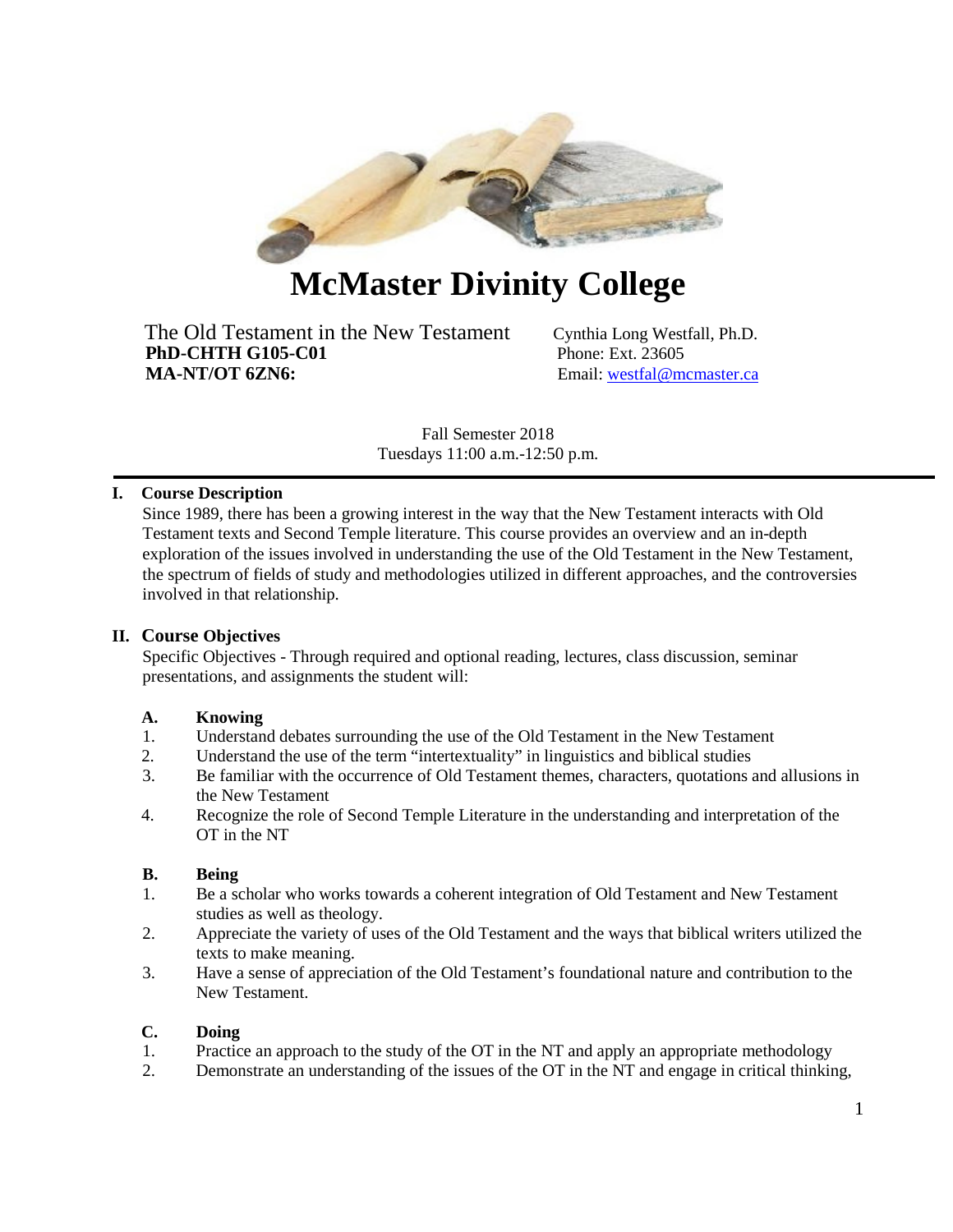the formation of penetrating questions and irenic response in interaction and response papers

- 3. Practice skills for conference presentation and publication.
- 4. Practice the skills of revision after receiving feedback.
- 5. Design a syllabus for the university level that incorporates the insights from the lectures, seminars and readings

## **II. Course Prerequisites**

Acceptance in the MDC MA or PhD biblical studies program. This is suitable for both OT and NT MA and PhD students.

# **IV. Course Requirements**

This is a graduate research level course. It is assumed that students will perform as graduate research students to facilitate learning. Students will be expected to do suitable academic work outside of the classroom. Successful completion of the course requires satisfactory completion of the course requirements. Failure to make a valid attempt to complete the requirements may constitute grounds for failure of the course.

# **A. Participation**

The student is expected to come to class having prepared sufficiently to make a contribution to the topic of discussion and raise significant questions by reading primary and secondary material and by reading all seminar papers in advance. A general introduction to the course subject is required and a short bibliography is included for further reference; each student will want to build a more extensive bibliography.

# **B. Reading**

Students will read 4,000 pages from works on the Old Testament in the New Testament. They will turn in a reading list on Dec 13.

## **C. Written Assignments**

1. A paper (6,000 words, excluding notes and bibliography) on one of three approaches to the use of the OT in the NT

(1) the use of an Old Testament theme, character or book in the Second Temple Literature & the New Testament,

(2) the patterns of exegesis in use of the Old Testament in a New Testament book, or a writer's work (Luke, Paul, Johannine, Petrine)

(3) an analysis of the use of the Old Testament in a specific New Testament passage. The student will make a class presentation on the paper with appropriate visual helps. **Paper 30% + Presentation 10%**

- 2. A response paper (1,500 words) interacting with another student's paper, due at the time of that paper's presentation. The student will study the paper's approach/topic, methodology, literature and current discussion in order to interact with it critically. The student will respond in class after the paper presentation. **Response Paper 15% + Presentation 5%.**
- 3. A detailed syllabus and lecture outline for a college level course that integrates insights from your course reading and the papers. The syllabus will be submitted in the DropBox and will be available to the entire class during the presentation. **Syllabus 15% + Presentation 5% due 3:30 p.m., Dec 13**.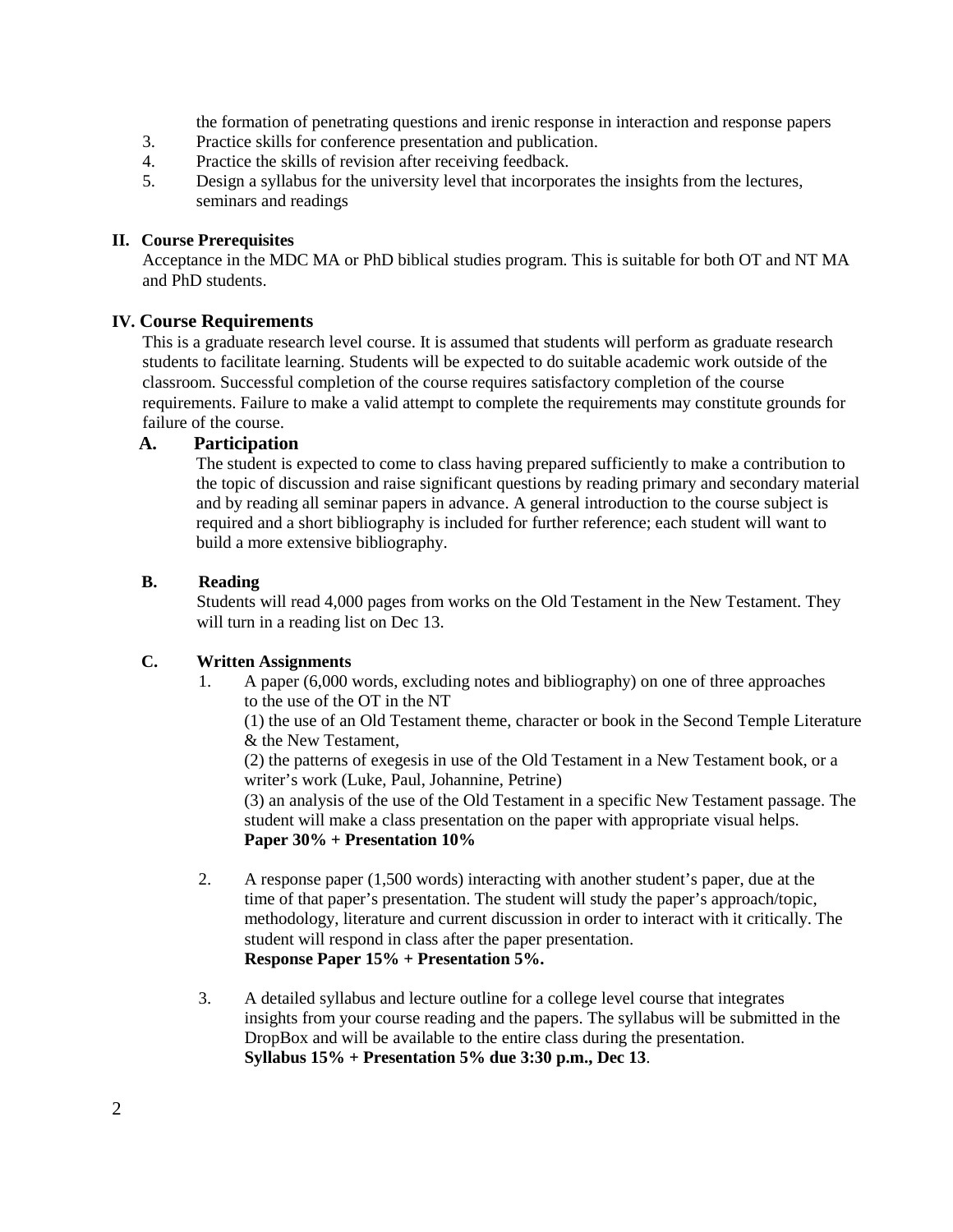The professor assumes that students already know how to research, write and orally present papers. Both content (research, organization of material including methodology & analysis) and presentation (mechanics and style) are important. Each student must utilize the MDC style guide at:<https://www.mcmasterdivinity.ca/sites/default/files/documents/mdcstyleguide.pdf> rev., Feb 2016. The general guidelines are that the paper should be 12 pt. font, double-spaced, with 1" margins and utilize footnotes (not endnotes). The paper should include a title page  $\&$ numbering. Each paper should include a formal introduction and conclusion as well as implications for contemporary hermeneutics.

Each student will sign up for a seminar presentation and a response on the first day of class, **Sept 11**.

The papers must be submitted to the course DropBox the week before they are to be presented (Tuesday midnight). All the students in the course will access the papers from the dropbox, copy, read the papers and come to class prepared to ask questions and give suggestions.

If the student fails to submit the paper at class time, a late penalty of 2% a day will be applied to the paper's final grade, but no papers will be accepted after the Friday preceding the presentation. Similarly, it is expected that the quality of the paper submitted for the seminar presentation is a graduate level paper with all required elements; failure to meet standard in the presentation paper will result in a reduction of the final grade. The respondents will be given consideration if the paper is late, though the presentations will still take place as scheduled.

# **C. Presentation of Seminar Papers**

- 1. Students will sign up on Sept 11 for a time to present their paper and to respond to another student's paper.
- 2. Presentations of the paper and response should both practice skills for presenting papers and responding at conferences, particularly in fielding questions, and should include helps such as handouts and PowerPoint. Further instructions on how to design a response will be given in a handout.
- 3. Every student will be given feedback from the professor verbally and in writing as well as verbal response from class members and have an opportunity to revise their paper before the paper is marked. The revision of papers is an academic discipline that virtually anyone who seeks publication needs to practice. Revised papers are due one week after receiving the professor's feedback by e-mail—expect to turn in your final paper 2 weeks after presentation. No late revisions will be accepted.
- 4. There will not be an opportunity to revise response papers.
- 5. During the scheduled final, each student will give a short presentation of their syllabus with appropriate handouts and visual aids. No revision will be possible for the third paper.

## **IV. Textbooks and Materials**

# **A. Required Texts**

Porter, S.E. (ed.). *Hearing the Old Testament in the New Testament.* McMaster NT Studies Series; Grand Rapids: Eerdmans, 2006.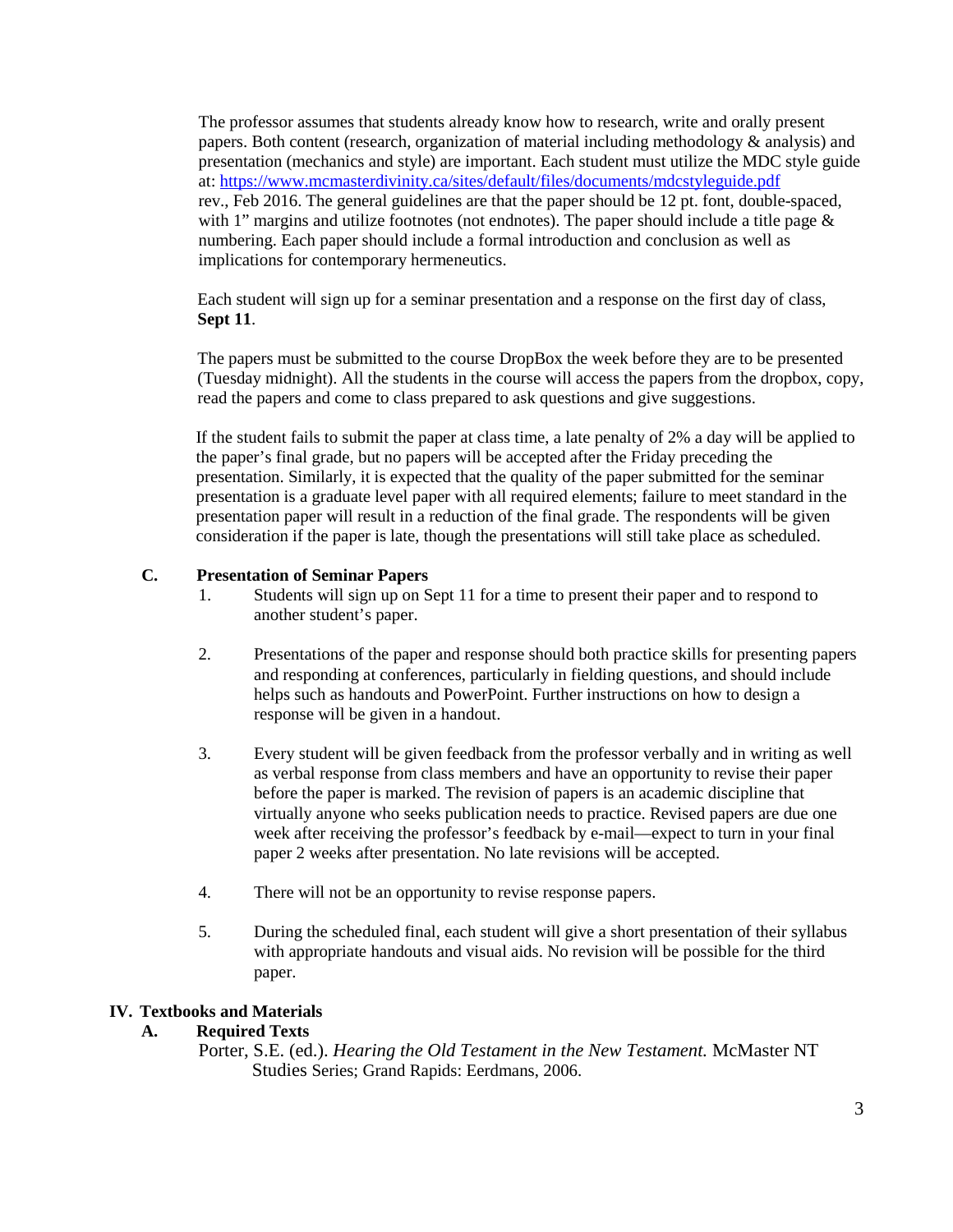Moyise, Steve (ed.). *The Old Testament in the New Testament*. 2<sup>nd</sup> ed. London: Bloomsbury T&T Clark, 2015.

Court, J.M. (ed.). *New Testament Writers and the Old Testament: An Introduction.* London: SPCK, 2002.

Class Reading –any handouts

Total reading from literature relating to the OT in the NT should equal or exceed **4,000 pages**, including the assigned reading for the first 5 classes**.** Students will turn in a bibliography with itemized number of pages read and total page count.

# **B. Recommended Texts**

A standard edition of the Greek New Testament, such as the Nestle-Aland (26th or 27th edn), UBS (3rd or 4th edition)

A copy of the Septuagint such as Rahlfs, *Vetus Testamentum Graecum* or *Codex Vaticanus Biblia Hebraica Stuttgartensia*

## **C. Textbook Purchase**

All required textbooks for this class are available from the College's book service, READ On Bookstore, Room 145, McMaster Divinity College. Texts may be purchased on the first day of class. For advance purchase, you may contact READ On Bookstore, 5 International Blvd, Etobicoke, Ontario M9W 6H3 : phone 416.620.2934; fax 416.622.2308; email **books@readon.ca**. Other book services may also carry the texts.

# **D. Additional Materials**

1. Handouts for lectures and class discussion will be made available in the Course DropBox by class time.

2. Students will be responsible to submit their papers in the Course DropBox one week before their oral presentation.

## **V. Course Assessment**

Each student is required to complete the following requirements:

- A. Class participation (10%)
- B. Paper  $(30\% + 5\%)$
- C. Response Paper  $(15\% + 5\%)$
- D. Syllabus  $(15% + 5%)$
- E. Reading (10%)

All assignments must be completed by **Dec 11** to pass the course.

# **VI. Classroom Behavior**

# **A. Attendance**

- 1. Students should be on time to class or be prepared to offer an explanation to the professor.
- 2. Students are expected to stay for the entire class session, unless arranged in advance.

## **B. Participation**

- 1. Please respect the opinions of others without disrespect or ridicule, even if you do not agree with them. However, feel free to respond logically and critically in an orderly manner. Similarly content in all papers should be irenic while it critiques alternate positions.
- 2. Students are not expected to be doing work on any other subject except that which is appropriate in the course outline.
- 3. Students are not to carry on off-topic conversations in class.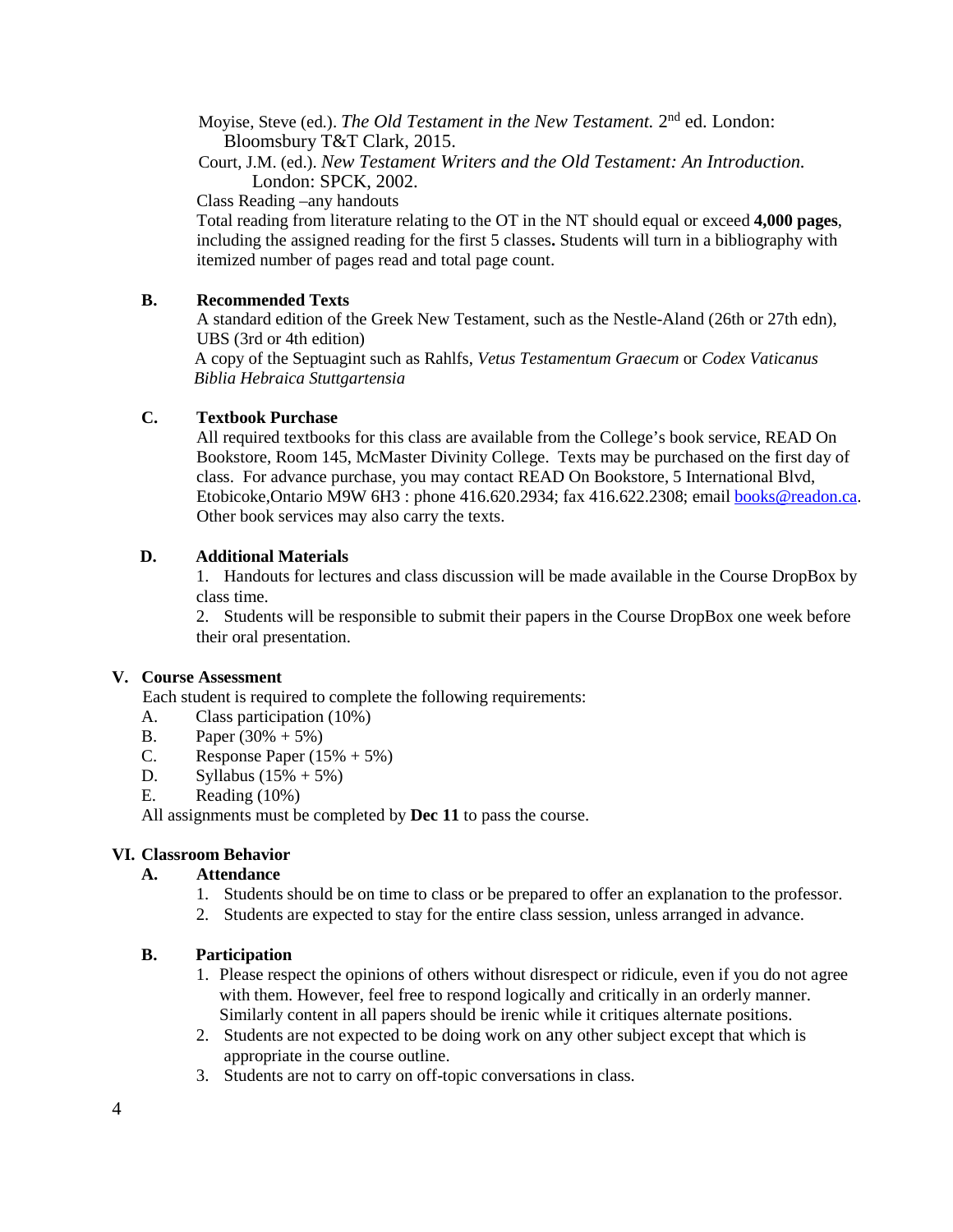4. Students may eat or drink in class if they do not distract others and they clean up.

Students who fail to respect these guidelines will be dismissed from the class with consequences.

# **VII. MDC Policies**

# A. **Academic Honesty**

Academic dishonesty is a serious offence that may take any number of forms, including plagiarism, the submission of work that is not one's own or for which previous credit has been obtained, and/or unauthorized collaboration with other students. Academic dishonesty can result in severe consequences, e.g., failure of the assignment, failure of the course, a notation on one's academic transcript, and/or suspension or expulsion from the College. Students are responsible for understanding what constitutes academic dishonesty.

Please refer to the Divinity College Statement on Academic Honesty ~<http://www.mcmasterdivinity.ca/programs/rules-regulations>

# B. **Gender Inclusive Language**

McMaster Divinity College uses inclusive language for human beings in worship services, student written materials, and all of its publications. In reference to biblical texts, the integrity of the original expressions and the names of God should be respected. The NRSV and TNIV are examples of the use of inclusive language for human beings. It is expected that inclusive language will be used in chapel services and all MDC assignments.

# C. **Style**

All stylistic considerations (including but not limited to questions of formatting, footnotes, and bibliographic references) must conform to the McMaster Divinity College Style Guidelines for Essays and Theses

Failure to observe appropriate form will result in grade reductions.

## **Appointments & office hours**

Contact me if I can assist you in any way via e-mail: westfal@mcmaster.ca Phone: 905-525-9140 ext. 23605 Office hours: Monday  $1-2$  p.m.<br>Tuesday  $1-3$  p.m.  $1-3$  p.m.

| 1 uesday                   | $1 - 3$ p.m. |
|----------------------------|--------------|
| Wednesday                  | $1 - 3$ p.m. |
| Other times by appointment |              |

# **Disclaimer**

This syllabus is the property of the instructor and is prepared with currently available information. The instructor reserves the right to make changes and revisions up to and including the first day of class.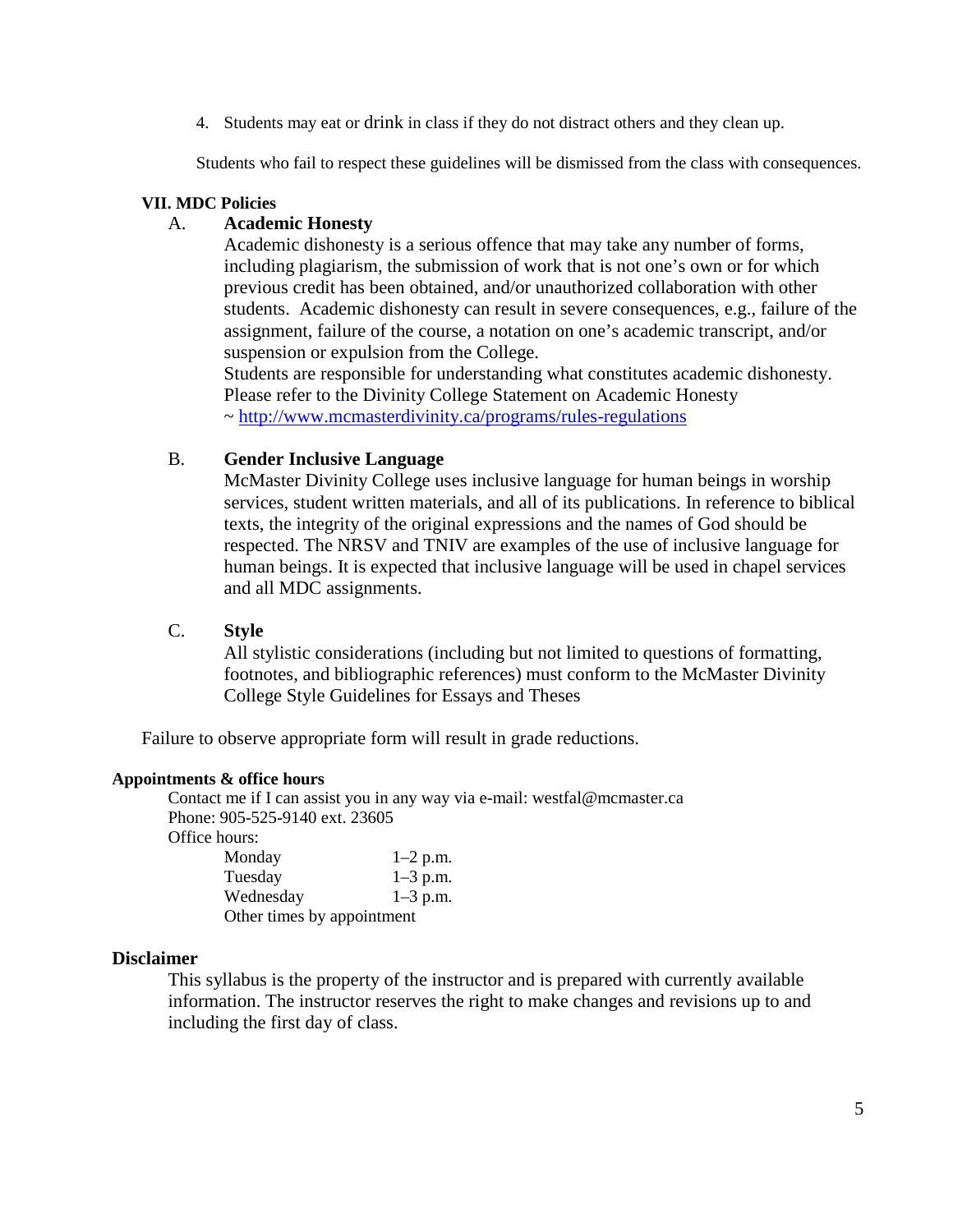The final **Daily Schedule** will be released after the first day of class as this is a seminar course.

| <b>Date</b>      | <b>Class Session</b>                                                     |
|------------------|--------------------------------------------------------------------------|
| Sept 11          | Introduction to course and the study of the OT in the NT                 |
|                  | Sign up for paper and response                                           |
| Sept 18          | Spectrum of fields of study                                              |
|                  | Read:                                                                    |
|                  | Court, New Testament Writers and the Old Testament. 1–12.                |
|                  | Moyise, The Old Testament in the New Testament. 1-28.                    |
|                  | Porter, Hearing the Old Testament in the New Testament. 1-82.            |
| Sept 25          | Terminology and Intertextuality                                          |
|                  | Porter, S.E. "The Use of the Old Testament in the New Testament: A Brief |
|                  | Comment on Method and Terminology." E-copy is in Dropbox                 |
|                  | "Further Comments on the Use of the Old Testament in the New Testament." |
|                  | Moyise, The Old Testament in the New Testament, 205-16                   |
|                  | E-copy is in Dropbox.                                                    |
| Oct 2            | Methodologies                                                            |
|                  | Read:                                                                    |
|                  | Court, New Testament Writers and the Old Testament. 13–97.               |
|                  | Moyise, The Old Testament in the New Testament. 29-204.                  |
|                  | Porter, Hearing the Old Testament in the New Testament. 83-294.          |
|                  | Westfall, "Space and the Atonement"                                      |
| Oct 9            | Intensive Hybrid Week                                                    |
| Oct 16           | <b>Composition, Asking Questions, Presentations</b>                      |
|                  | Analysis of a Sample paper                                               |
| Oct 23           | Paper presentations                                                      |
|                  |                                                                          |
| Oct 30           | Paper presentations                                                      |
|                  |                                                                          |
| Nov <sub>6</sub> | Paper presentations                                                      |
|                  |                                                                          |
| Nov 13           | <b>ETS</b> Denver                                                        |
|                  |                                                                          |
| <b>Nov 20</b>    | <b>SBL</b> Denver                                                        |
| <b>Nov 27</b>    | Paper presentations                                                      |
|                  |                                                                          |
| Dec 4            | Paper presentations                                                      |
|                  |                                                                          |
| Dec 11           | Presentations of Syllabi                                                 |
|                  |                                                                          |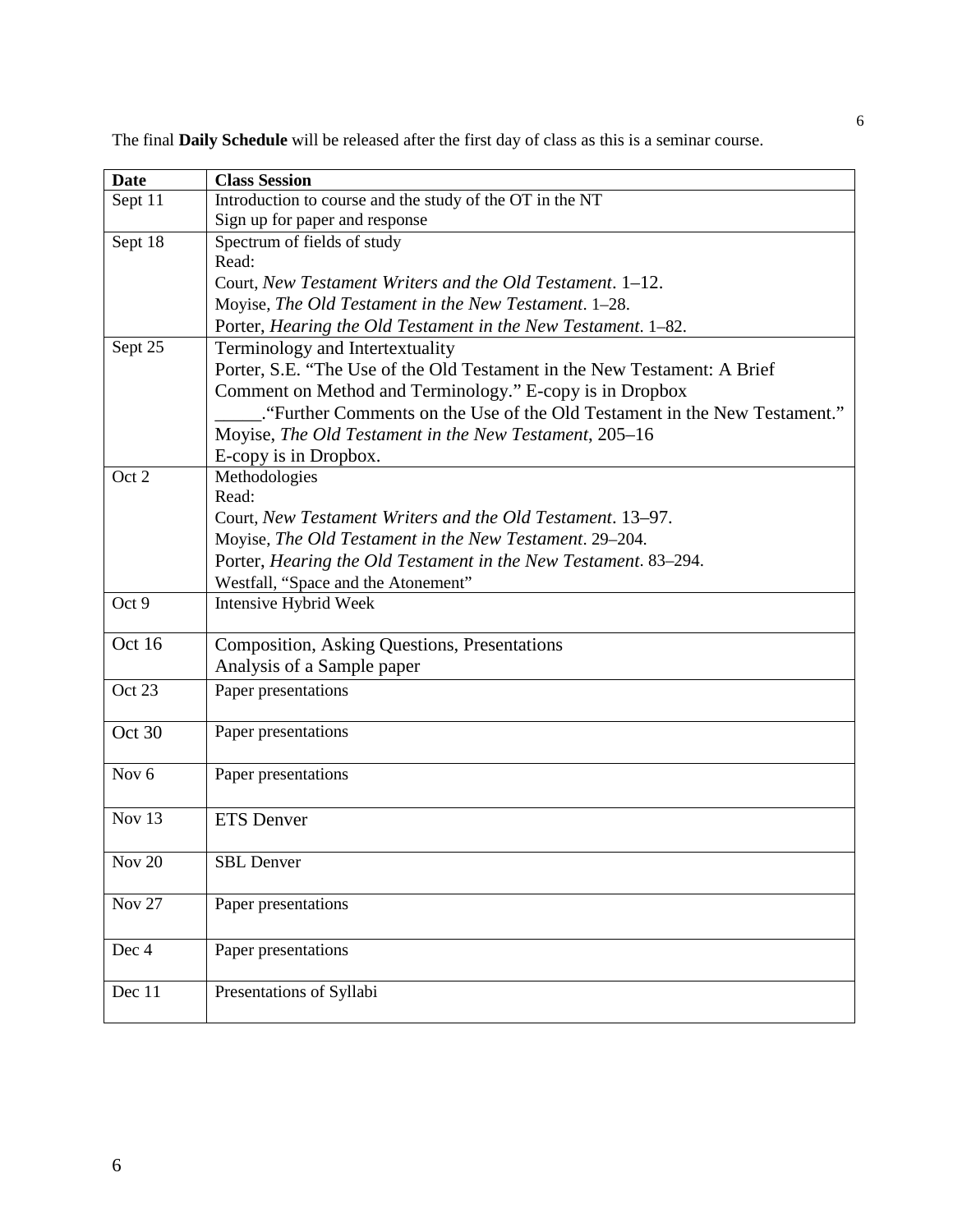*Select Bibliography for the Study of the Old Testament in the New Testament (under revision)*

- Aageson, James W. 'Scripture and Structure in the Development of the Argument in Romans 9- 11,' *CBQ* 48 (1986), 265-89*.*
- \_\_\_\_\_. 'Typology, Correspondence, and the Application of Scripture in Romans 9-11,' *JSNT* 31 (1987), 5 1-72.
- \_\_\_\_\_. *Written Also for our Sake. Paul and the Art of Biblical Interpretation*. Louisville, KY: Westminster/John Knox Press, 1993.
- Abasciano, B.J. *Paul's Use of the Old Testament in Romans 9. 1-9: An Intertextual and Theological Exegesis*. LNTS 201; London: I & T Clark, 2005*.*
- Achtemeier, P.J. *'Omni Verbum Sonat:* The New Testament and the Oral Environment of Late Western Antiquity,' *JBL* 109 (1990), 3-27.
- Albl, M. "And Scripture Cannot Be Broken": The Form and Formation of the Early Testimonia *Collections*. Leiden: Brill, 1999.
- Aletti, J.-N. *Israel et la Loi dans la Letter aux Romains*. L.D., 173; Paris: Cerf, 1998.
- Alexander, T. Desmond. *From Eden to the New Jerusalem: An Introduction to Biblical Theology*. Grand Rapids: Kregel, 2009.
- Archer, G.L. and Chirichigno, G. *Old Testament Quotations in the New Testament*. Chicago: Moody, 1983.
- Barth, M. 'The Old Testament in Hebrews: An Essay in Biblical Hermeneutics' in Klassen, W. and Snyder, G.F., *Current Issues in New Testament Interpretation.* New York: Harper & Row, 1962, 53-78*,* 263-73.
- Bateman, Herbert W. *Early Jewish Hermeneutics and Hebrews 1:5-13. The Impact of Early* Jewish Hermeneutics on the Interpretation of a Significant New Testament Passage. New York: P. Lang, 1997.
- Baukham, Richard. *The Jewish World Around the New Testament*. Grand Rapids: Baker, 2010.
- Beale, G.K. *Handbook on the New Testament Use of the Old Testament: Exegesis and Interpretation*. Grand Rapids: Baker, 2012.
- \_\_\_\_\_. *John's Use of the Old Testament in Revelation*. JSNTS 166; Sheffield: Sheffield Academic Press, 1999.
- \_\_\_\_\_. *A New Testament Biblical Theology: The Unfolding of the Old Testament in the New.* Grand Rapids: Baker Academic, 2011.
- \_\_\_\_\_. *The Temple and the Church's Mission*. Downers Grove, IL: InterVarsity, 2004.
- \_\_\_\_\_ (ed.). *The Right Doctrine from the Wrong Texts? Essays on the Use of the Old Testament in the New*. Grand Rapids: Baker, 1994.
- Beale, G.K. and D.A. Carson. *Commentary on the New Testament Use of the Old Testament*. Grand Rapids, MI: Baker, 2007.
- Beaton, R. *Isaiah's Christ in Matthew's Gospel*. SNTS 123; Cambridge: Cambridge University Press, 2002.
- Belleville, L. *Reflections of Glory: Paul's Polemical Use of the Moses-Doxa Tradition in 2 Corinthians 3.1-18*. JSNTSup. 52; Sheffield: Sheffield Academic Press, 1991.
- Berding, Kenneth, Jonathan Lunde, Stanley N. Gundry, and Walter C. Kaiser Jr. *Three Views on the New*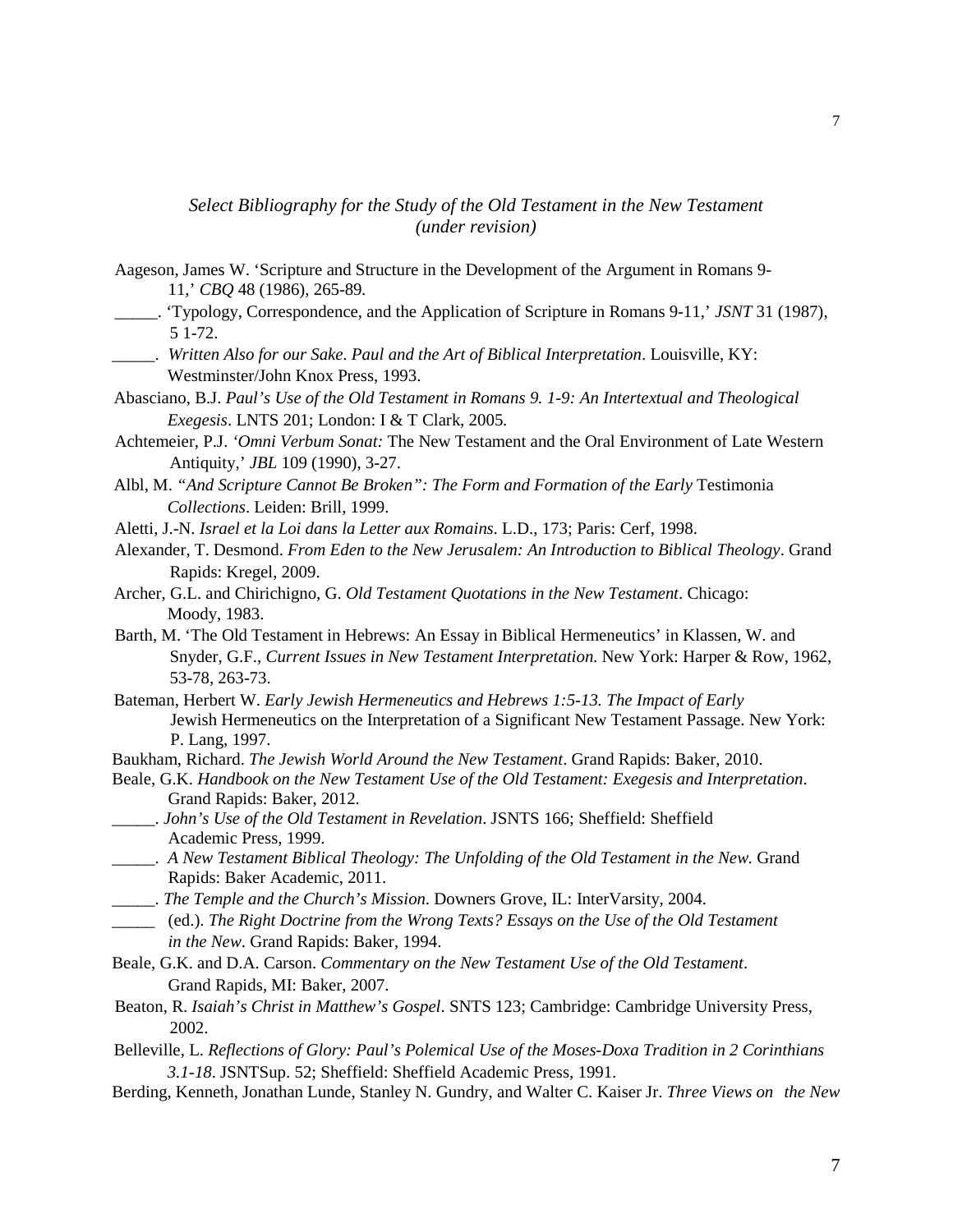*Testament Use of the Old Testament*. Counterpoints: Bible and Theology; Grand Rapids: Zondervan, 2008.

- Berger, K. 'Abraham in den paulinischen Hauptbriefen,' *MTZ* 17 (1966), 47-89.
- Berkley, T.W. *From a Broken Covenant to Circumcision of the Heart: Pauline Intertextual Exegesis in Romans 2:17-29*. SBLDS, 175; Atlanta: SBL, 2000.
- Betz, 0. 'The Eschatological Interpretation of the Sinai-Tradition in Qumran and in the New Testament,' *RevQ* 21(1967), 89-107.
- Black, M. 'The Christological Use of the Old Testament in the New Testament,' *NTS* 18 (1971-72), 1-14.
- Bock, D.L. *Proclamation from Prophecy and Pattern: Lucan Old Testament Christology*. JSNTSup. 12; Sheffield: JSOT Press, 1987.
- Brodie, Thomas L., Dennis R. MacDonald, and Stanley E. Porter (eds). *The Intertextuality of the Epistles: Explorations of Theory and Practice*. New Testament Monographs; Sheffield: Sheffield Phoenix, 2005.
- Brown, R.E. *The Birth of the Messiah: A Commentary on the Infancy Narratives in the Gospels of Matthew and Luke*. AB Reference Library; Rev. ed; New York: Doubleday, 1993.
- Bruce, F.F. *New Testament Development of Old Testament Themes*. Grand Rapids: Eerdmans, 1968.
- Büchel, C. 'Der Hebräerbrief und das Alte Testament,' *TSK* 79 (1906), 508-91.
- Capes, David B. *Old Testament Yahweh Texts in Paul's Christology*. WUNT, 2.47. Tübingen: J. Mohr Siebeck, 1992.
- Capshaw, J.L. *A Textlinguistic Analysis of Selected Old Testament Texts in Matthew 1-4*. New York: P. Lang, 2004.
- Carson, C.A. and Williamson, H.G.M. (eds.), *It Is Written. Scripture Citing Scripture: Essays in Honour of Barnabas Lindars*. Cambridge: Cambridge University Press, 1988.
- Charlesworth, J.H. and Evans, C.A. *The Pseudepigrapha and Early Biblical Interpretation*. JSPSup. 14; Sheffield: JSOT Press, 1993.
- Chilton, B.D. 'Romans 9-11 as Scriptural Interpretation and Dialogue with Judaism,' *Ex Audita*  4 (1988), 27-37.
- Chirichiqno, Gregory, Gleason Leonard Archer, *Old Testament Quotations in the New Testament: A Complete Survey*. Eugene, OR: Wipf & Stock, 2005.
- Ciampa, R.E. *The Presence and Function of Scripture in Galatians 1 and 2*. WUNT, 2.102; Tubingen, Mohr Siebeck, 1998.
- Cohen, N. *Jewish Bible Personages in the New Testament*. Lanham, MD: University Press of America, 1989.
- Court, J.M. (ed.). *New Testament Writers and the Old Testament. An Introduction*. London: SPCK, 2002.
- Davidson, Richard M. *Typology in Scripture: A Study of Hermeneutical* TUPOS *Structures*. Berrien Springs, Mich.: Andrews University Press, 1981.
- Das, A.A. *Paul, the Law and the Covenant*. Peabody, MA; Hendrickson, 2001.
- Dodd, C.H. *According to Scripture. The Sub-structure of New Testament Theology*. London: James Nisbet, 1952.
- Ellis, E. Earle. *The Old Testament in Early Christianity: Canon and Interpretation in the Light of Modern Research*. Eugene, OR: Wipf & Stock, 2003.
- \_\_\_\_\_. *Paul's Use of the Old Testament.* Edinburgh: Oliver & Boyd, 1957; repr. Grand Rapids: Baker, 1981.
- \_\_\_\_\_. *Prophecy and Hermeneutic in Early Christianity*. WUNT, 18. Tübingen: Mohr Siebeck; repr. Grand Rapids: Baker, 1995.
- Evans, C.A. *From Prophecy to Testament: The Function of the Old Testament in the New*. Peabody, MA: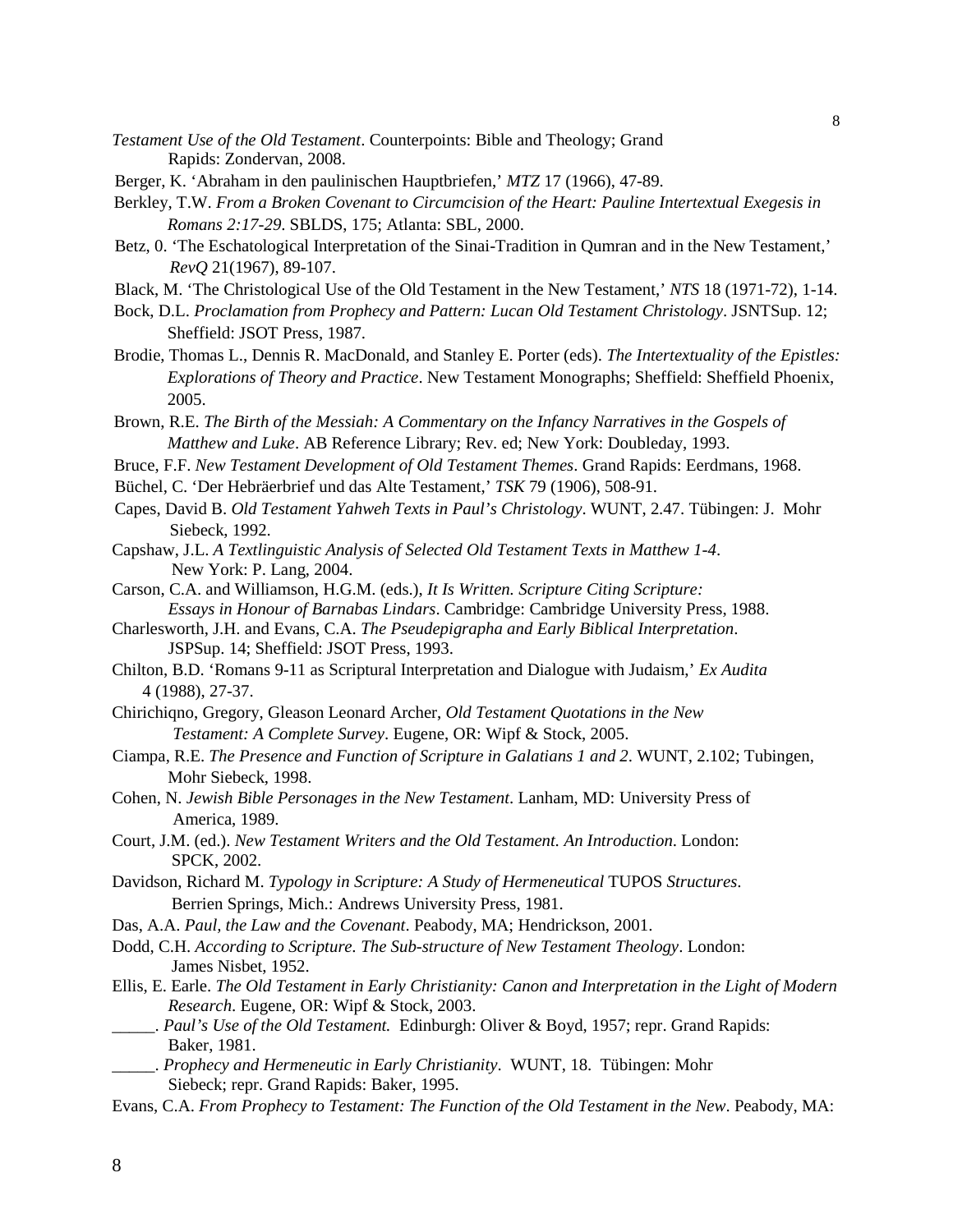Hendrickson, 2004.

- \_\_\_\_\_. "Jewish Exegesis", in *Dictionary for Theological Interpretation of the Bible*, edited by Kevin Vanhoozer; Baker Academic, 2005.
- \_\_\_\_\_. "The Old Testament in the New", in *The Face of New Testament Studies*, edited by Scot McKnight and [Grant Osborne.](http://www.theopedia.com/Grant_Osborne) Baker Academic, 2004.
- Evans, C.A. and J.A. Sanders (eds.). *Early Christian Interpretation of the Scriptures of Israel.* JSNTSup. 148; Sheffield: Sheffield Academic Press, 1997.
	- \_\_\_\_\_ *Paul and the Scriptures of Israel*. Sheffield: JSOT Press, 1993.
- Fewell, Danna Nolan. *Reading between Texts: Intertextuality and the Hebrew Bible*. Literary Currents in Biblical Interpretation; Louisville, KY: Westminster John Knox Press, 1992.
- France, R.T. *Jesus and the Old Testament: His Application of Old Testament Passages to Himself and His Mission.* London: Tyndale Press, 1971.
- Freed, E.D. *Old Testament Quotations in the Gospel of John*. NovTSup. 11; Leiden: Brill, 1965.
- Gelardini, Gabriela. *Hebrews: Contemporary Methods, New Insights*. Leiden; Boston: Brill, 2005.
- Goldsworthy, Graeme. *Christ-Centered Biblical Theology: Hermeneutical Foundations and Principles*. Downers Grove, IL: InterVarsity, 2012.
- Goppelt, Leonhard. *Typos: The Typological Interpretation of the Old Testament in the New*. Grand Rapids: Eerdmans, 1982.
- Goulder, M.D. *Midrash and Lection in Matthew*. London: SPCK, 1974.
- Gundry, R.H. *The Use of the Old Testament in St. Matthew 's Gospel. With Special Reference to the Messianic Hope.* Leiden: Brill, 1967.
- Hanson, A.T. *The Living Utterances of God: The New Testament Exegesis of the Old*. London: Darton, Longman and Todd, 1983.
- \_\_\_\_\_. *The New Testament Interpretation of Scripture*. London: SPCK, 1980.
- \_\_\_\_\_. *Studies in Paul's Technique and Theology.* Grand Rapids: Eerdmans, 1974.
- Hartman, L. *Prophecy Interpreted: The Formation of Some Jewish Apocalyptic Texts and of the Eschatological Discourse: Mark 13 par.* ConBNT 1; Lund: Gleerup, 1966.
- Hays, R.B. *The Conversion of the Imagination: Paul as Interpreter of Israel's Scripture.* Grand Rapids: William B. Eerdmans, 2005.
	- \_\_\_\_\_ *Echoes of Scripture in the Letters of Paul*. New Haven: Yale University Press, 1989. Holtz,
- Traugott. *Untersuchungen über die Alttestamentlichen Zitate bei Lukas.* Berlin: Akademie-Verlag, 1968.
- Hoskins, Paul M. *Jesus as the Fulfillment of the Temple in the Gospel of John*. Paternoster Biblical Monographs; Eugene, OR: Wipf & Stock, 2007.
- Hubbard, Moyer V. *New Creation in Paul's Letters and Thought*. SNTSMS, 119. Cambridge: Cambridge University Press, 2002.
- Hübner, Hans. *Vetus Testamentum in Novo*. 3 vols. Göttingen: Vandenhoeck & Ruprecht, 1997-.
- Juel, D. *Messianic Exegesis: Christological Interpretation of the Old Testament in Early Christianity.* Philadelphia: Fortress Press, 1988.
- Kaiser, Walter C., Jr. *Uses of the Old Testament in the New*. Eugene, OR: Wipf & Stock, 2001 reprint from 1985.
- Keesmaat, S.C. *Paul and his Story: (Re)Interpreting the Exodus Tradition*. JSNTSup 181; Sheffield: Sheffield Academic Press, 1999.
- Kistemaker, S. *The Psalm Citations in the Epistle to the Hebrews.* Amsterdam: Van Soest, 1961.
- Knowles, M. *Jeremiah in Matthew's Gospel: The Rejected-Prophet Motif in Matthaean Redaction*. JSNT Sup. 68; Sheffield: JSOT Press, 1993.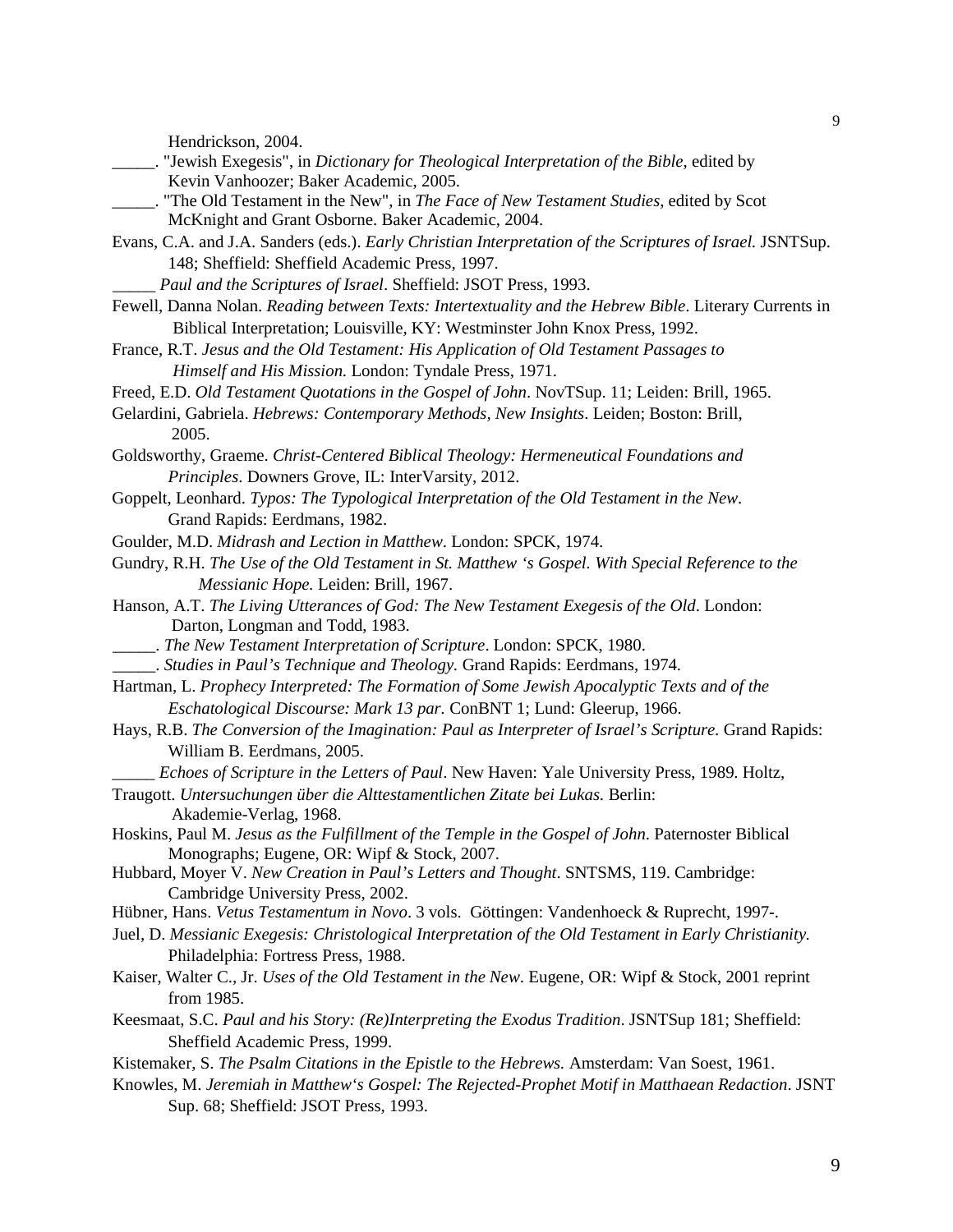- Koch, D.A. *Die Schrjfl als Zeuge des Evangeliums: Untersuchungen zur Werwendung und zum Verstdndnis der Schrjft bei Paulus*. BHT 69; Tubingen: Mohr Siebeck, 1986.
- Koet, B.J. *Five Studies on Interpretation of Scripture in Luke-Acts*. SNTA 14; Leuven: Leuven University Press, 1989.
- Lindars, B. *New Testament Apologetic: The Doctrinal Signjficance of the Old Testament Quotations*. London: SCM Press, 1961.
- Litke, Wayne Douglas. *Luke's Knowledge of the Septuagint: A Study of Citations in Luke-Acts*. Ph.D. diss., McMaster University, 1993.
- Longenecker, R.N. *Biblical Exegesis in the Apostolic Period* (Grand Rapids: Eerdmans, *1975).*
- Lunde, Jonathan and Ken Berding, eds. *Three Views on the New Testament's Use of the Old Testament*. Zondervan, 2008.
- Marcus, J. *The Way of the Lord: Christological Exegesis of the Old Testament in the Gospel of Mark*. Edinburgh: T & T Clark, 1993.
- Martin, Francis (ed). *Narrative Parallels to the New Testament*. Atlanta: Scholars Press, 1988.
- Martin, Alfred and Martin, John. *Isaiah: The Glory of the Messiah*. Chicago: Moody, 1983.
- McNeile, A.H. *Deuteronomy. Its Place in Revelation*. London: Longman's, 1912.
- Menken, M.J.J. *Matthew's Bible: The Old Testament Text of the Evangelist*. Dudley, MA: Uitgeverij Peeters, 2004.
- \_\_\_\_\_ *Old Testament Quotations in the Fourth Gospel. Studies in Textual Form*. Kampden: Kok Pharos Pub. House, 1996.
- Michel, Otto. *Paulus und seine Bibel*. BFCT, 2.18; Gütersloh: Bertelsmann, 1929; reprint ed., Darmstadt: Wissenschaftliche Buchgesellschaft, 1972.
- Miller, Dale and Miller, Patricia. *The Gospel of Mark as Midrash on Earlier Jewish and New Testament Literature*. Lewiston, NY: E. Mellen Press, 1990.
- Moyise, Steve. *Evoking Scripture: Seeing the Old Testament in the New*. London: T&T Clark, 2008.
- \_\_\_\_\_. *The Old Testament in the New*. T&T Clark Approaches to Biblical Studies; New York: T&T Clark, 2001.
- \_\_\_\_\_. *Paul and Scripture: Studying the New Testament Use of the Old Testament*. Grand Rapids: Baker, 2010.
- Moyise, Steve (ed.). *The Old Testament in the New Testament. Essays in Honour of L.L. North*. Sheffield: Sheffield Academic Press, 2000.
- Moyise, S. and Menken, M.J.J. (eds). *Deuteronomy in the New Testament*. London: T&T Clark, 2007.
	- \_\_\_\_\_. *Isaiah in the New Testament*. London: T & T Clark, 2005.
	- \_\_\_\_\_. *Psalms in the New Testament*. London: T & T Clark, 2004.
- Müller, M. *The First Bible of Church: A Plea for the Septuagint*. JSOTSup. 206; Sheffield: Sheffield Academic Press, 1996.
- New, David Stewart. *Old Testament Quotations in the Synoptic Gospels, and the Two-Document Hypothesis*. M.A. thes., McMaster University, 1990.
- Newman, Carey C. *Paul's Glory-Christology: Tradition and Rhetoric.* NovTSup 69; Leiden: Brill, 1992.
- Nicole, Roger, "New Testament Use of the Old Testament," in Carl Henry (ed), *Revelation and the Bible*. Grand Rapids: Baker, 1958, 137-151. Access at http://www.bibleresearcher.com/nicole.html
- Oegema, Gerbern S. *Für Israel und die Völker: Studien zum alttestamentlich-jüdischen*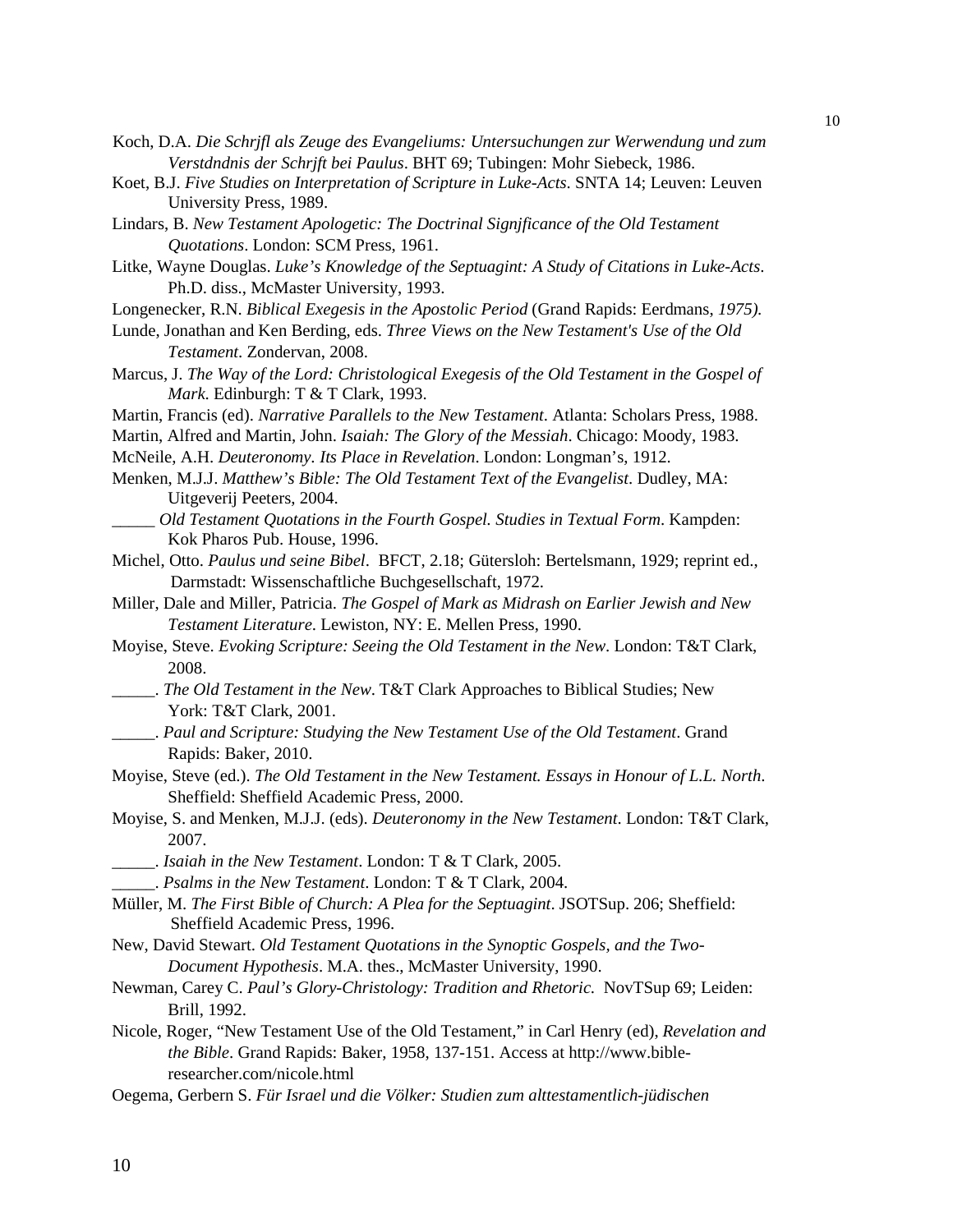*Hintergrund der paulinischen Theologie*. Leiden; Boston: Brill, 1999.

- Oudersluys, R.C. 'Exodus in the Letter to the Hebrews," in Cook, J.I. (ed), *Grace upon Grace*. Grand Rapids: Eerdmans, 1975*,* 143-52.
- Pate, A. Marvin. *The Reverse of the Curse: Paul, Wisdom, and the Law*. Tübingen: Mohr Siebeck, 2000.
- Ploch, W. *Jesaja Worte in der synoptischen Evangelientradition*. St. Ottilien: EOS Verlag, 1993.
- Porter, S.E. "Further Comments on the Use of the Old Testament in the New Testament," in Brodie, MacDonald, and Porter (eds), *The Intertextuality of the Epistles*,
- \_\_\_\_\_."The Use of the Old Testament in the New Testament: A Brief Comment on Method and Terminology," in Evans and Sanders (eds), *Early Interpretation of the Scriptures of Israel*.
- Porter, S.E. (ed.). *Hearing the Old Testament in the New Testament*. McMaster NT Studies Series; Grand Rapids: Eerdmans, 2006.
- Porter, Stanley E. and Christopher D. Stanley (eds). *As It Is Written: Studying Paul's Use of Scripture*. SBL Symposium Series, 50. Atlanta: SBL, 2008.
- Reeves, John C. *Bible and Qu'ran: Essays in Scriptural Intertextuality*. Symposium Series; Atlanta: SBL, 2003.
- Schneck, R. *Isaiah in the Gospel of Mark 1-VIII*. Vallejo, CA: BIBAL Press, 1994.
- Schröger, Friedrich. *Der Verfasser des Hebraerbriefes als Schr~fiausleger*. Begensburg: F. Pustet, 1968.
- Schuchard, B.G. *Scripture within Scripture: The Interrelationship of Form and Function in the Explicit Old Testament Citations in the Gospel of John*. SBLDS 133; Atlanta: Scholars Press, 1992.
- Scott, James M. *Adoption as Sons of God: An Exegetical Investigation into the Background of ΥΙΟΘΕΣΙΑ in the Pauline Corpus*. WUNT, 2.48. Tübingen: Mohr Siebeck, 1992.
- Simonetti, Manlio. *Biblical Interpretation in the Early Church*. London: Continuum, 2002.
- Soares Prabhu, G.M. *The Formula Quotations in the Infancy Narrative of Matthew: An Enquiry into the Tradition History of Mt. 1-2*. AnBib 63; Rome: Pontifical Biblical Institute Press, 1976.
- Sowers, S.G. *The Hermeneutics of Philo and Hebrews: A Comparison of the Interpretation of the Old Testament in Philo Judaeus and the Epistle to the Hebrews*. Richmond: John Knox Press, 1965.
- Stanley, C.D. *Arguing with Scripture: The Rhetoric of Quotations in the Letters of Paul*. New York: T & T Clark International, 2004.
- \_\_\_\_\_. *Paul and the Language of Scripture: Citation Technique in the Pauline Epistles and Contemporary Literature*. Cambridge: Cambridge University Press, 1992.
- Stendahl, K. *The School of St. Matthew and Its Use of the Old Testament.* 2nd edn; Philadelphia: Fortress Press, 1968.
- Stone, M.E. and Chazon, E. G. *Biblical Perspectives. Early Use and Interpretation of the Bible In the Light of the Dead Sea Scrolls.* STDJ 28; Leiden: Brill, 1998.
- Subramanian, Johnson Samuel. *The Prophetic Reading of the Psalms in the Synoptic Gospels, in the Context of Second Temple Judaism*. Ph.D. diss., McMaster University, 2002.
- Swartley, Willard M. *[Israel's Scripture Traditions and the Synoptic Gospels: Story Shaping Story](http://www.amazon.com/Israels-Scripture-Traditions-Synoptic-Gospels/dp/1565630017/ref=sr_1_11?s=books&ie=UTF8&qid=1284298680&sr=1-11).* Peabody, MA: Hendrickson, 1993.
- Swetnam, J. *Jesus and Isaac: A Study of the Epistle to the Hebrews in the Light of the Aqedah*. AnBib 94; Rome: Biblical Institute Press, 1981.
- Tasker, R.V. *The Old Testament in the New Testament*. Philadelphia: Westminster, 1947.